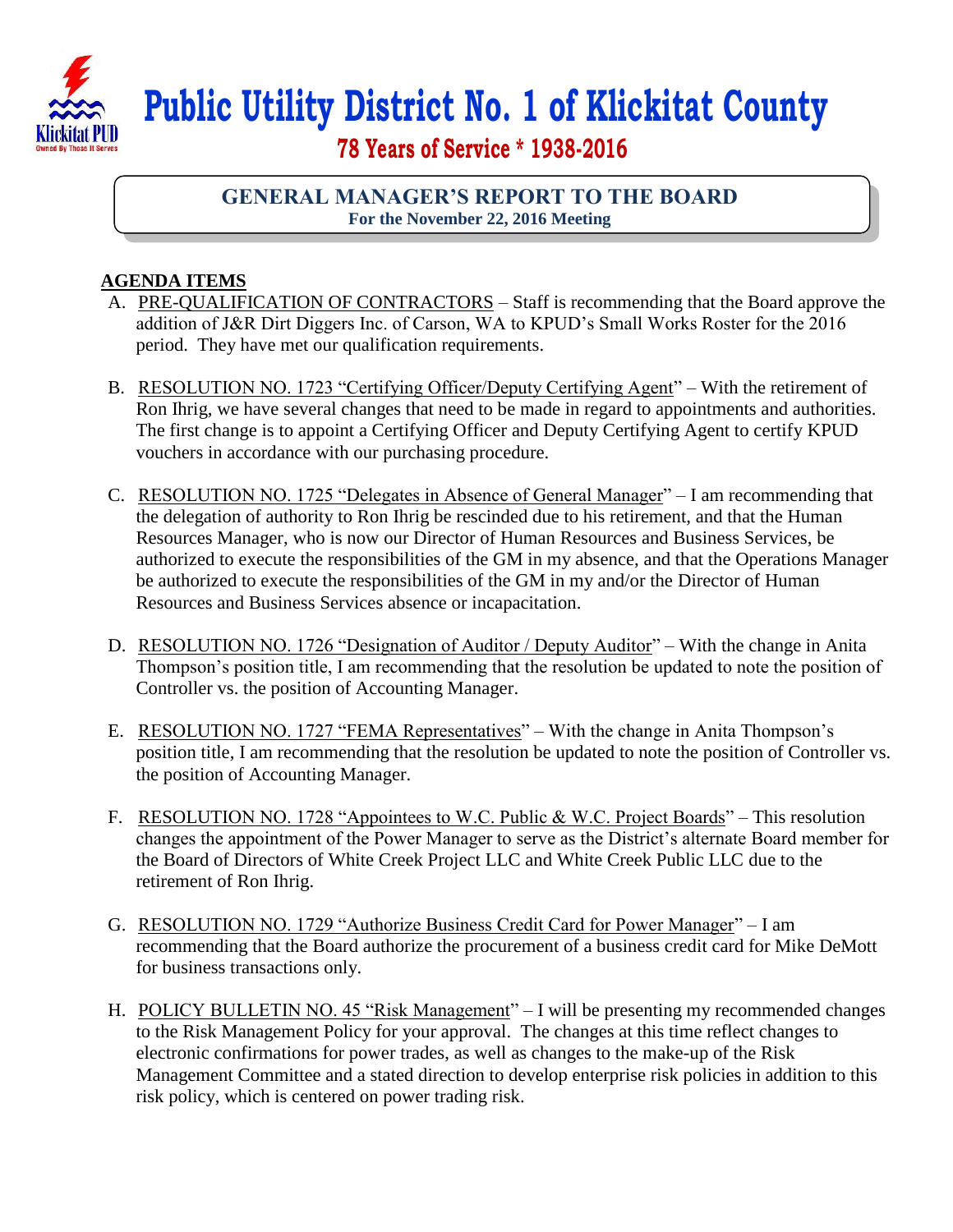- I. 2017 OPERATING BUDGET REVIEW The second draft of the budget is being presented to the Board for further input and direction.
- J. SET PUBLIC HEARING DATE / TIME  $-2017$  Operating Budget  $-1$  am recommending that the Board set a public hearing date for the presentation of the 2017 Operating Budget for Tuesday, December 13, 2016 at 3:00pm.
- K. H.W. HILL LANDFILL GAS / RNG PROJECT We will be presenting another update on the due diligence work we have been completing per the Board's direction, for the potential renewable natural gas project.

## **NON-AGENDA ITEMS**

- 1. GM Meeting Attendance
	- $\triangleright$  PGP Meeting, November 17 primary discussions are centered around State, Regional and California carbon initiatives. I will provide additional information on Tuesday.
	- $\triangleright$  White Creek Annual Meeting November 18, 2016 at Cowlitz PUD to complete the formal budget adoption process. The overall 2017 White Creek O&M budget proposal is 5.5% below the 2016 estimated Year-End Forecast expense, which is about 5% below the 2016 approved budget. Bjorn Hedges, Tom Svendsen and the team are doing a very sound job in responding to the poor market conditions the partners are facing.
- 2. December Board Meetings I am recommending that we continue to schedule the December Board meetings on the 2<sup>nd</sup> and 4<sup>th</sup> Tuesdays as usual. However, we will try and keep the December  $27^{\text{th}}$  agenda to approval of vouchers and payroll warrants.
- 3. BPA 2018 Rate Process BPA announced their initial rate increase proposal is an average of 3.5% for power and 1.1% for transmission for the October 1, 2017 through September 30, 2019 rate period. These are average increases with customer specific impacts yet to be determined. You will notice we have utilized slightly different increase assumptions for budgeting purposes in an attempt to predict the actual net outcome of BPA increases. Administrator Elliott Mainzer has already committed to a second Integrated Program Review (IPR) process to further scrub this proposal. Customer-specific impacts are yet to be determined.
- 4. Quarterly Joint Meetings / Reports with Klickitat County Board of Commissioners The next scheduled meeting is January 10, 2017. I would like the Board's input on agenda items or information that you are looking for from the Klickitat County BOCC.
- 5. Bid Law I will be presenting the Board with a draft resolution at the next meeting for consideration of adoption, in regard to the Bid Law.
- 6. McNary Update On Thursday, November 10 while watering in the turbine at the McNary Fish Hydro Project, the unit leaked water and oil sheen was observed in that water. Commissioning activities were suspended and an investigation began. On Friday, November 11, supported by KPUD staff and equipment, it was determined that the wicket gate cartridges were leaking and the severity of the leak was compounded by a plugged drain line. Turbine overhaul contractor, McMillen & Associates, is currently developing a recovery plan and is expected to begin repair work on the leaking cartridge seals in the next couple of weeks.